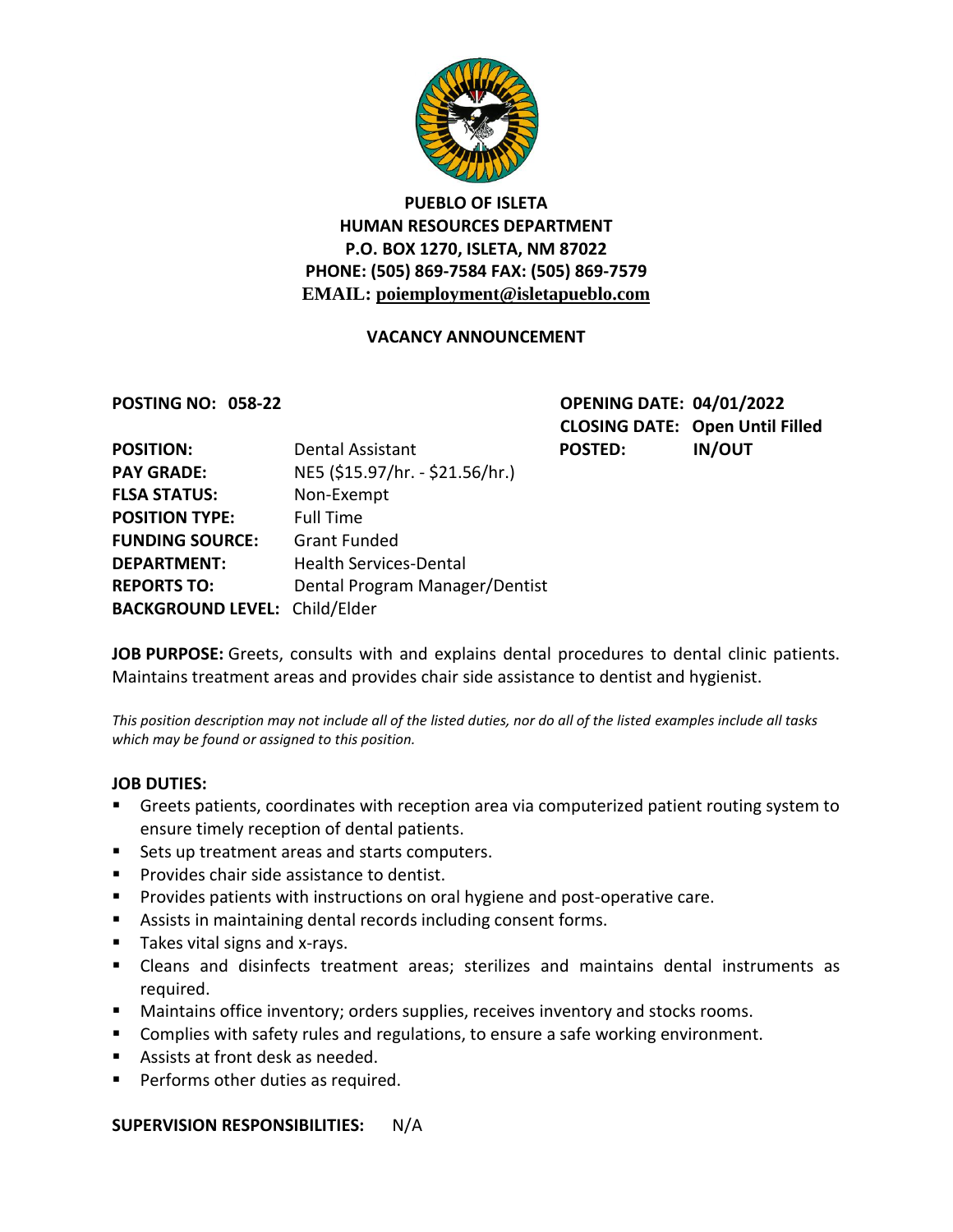#### **MINIMUM QUALIFICATIONS/REQUIREMENTS:**

- High School Diploma/GED.
- **•** Dental Assistant Certification.
- One year coursework in dental chair side assistance or three years of progressive experience in a dental office with one year of experience in chair side assistance preferred.
- **EXED** License in Radiology by the State of New Mexico or ability to obtain licensure within 6 months of employment.
- **CPR Certification.**
- **Must be able to pass TB screening.**
- **Must provide written copy of immunization record prior to employment.**
- **Must pass background check for position.**
- **Must be able to comply with the Pueblo of Isleta Drug Free Workplace policies.**

#### **KNOWLEDGE, SKILL AND ABILITY REQUIREMENTS:**

- Knowledge of current dental technology, terminology, dental anatomy, medicines, oral hygiene and preventive dentistry.
- Knowledge of applicable federal, state, county and local laws, regulations, and requirements.
- Knowledge of dental appointment care sequencing.
- Knowledge of office functions, procedures, and policies.
- Skill in operating various word-processing, spreadsheets, dental and database software programs.
- Skill in operating ultrasonic and autoclave devices.
- Skill in treating patients with tact, courtesy, and respect.
- Ability to react quickly and make effective decisions in an emergency situation.
- **Ability to maintain confidentiality.**
- Ability to interact and maintain good working relationships with individuals of varying social and cultural backgrounds.
- Ability to communicate efficiently and effectively both verbally and in writing.
- Ability to handle multiple tasks and meet deadlines.
- **Ability to exercise independent judgment.**

#### **PHYSICAL DEMANDS:**

- Work may require assisting with stand-up dentistry on patients unable to move from prone positions.
- Work involves repetitive hand and wrist movements.
- Talk, hear, sit, stand; use hands to handle objects, equipment, controls and reach with arms and hands.
- **Position requires frequent lifting of 25 lbs.**

# **WORK ENVIRONMENT:**

- Work is generally performed in an indoor setting with a moderate noise level.
- Employee may be exposed to unpleasant odors, blood-borne pathogens, radiation and infectious disease.
- **Situations occur where surgical masks, safety goggles, gloves and protective face shields are** needed.